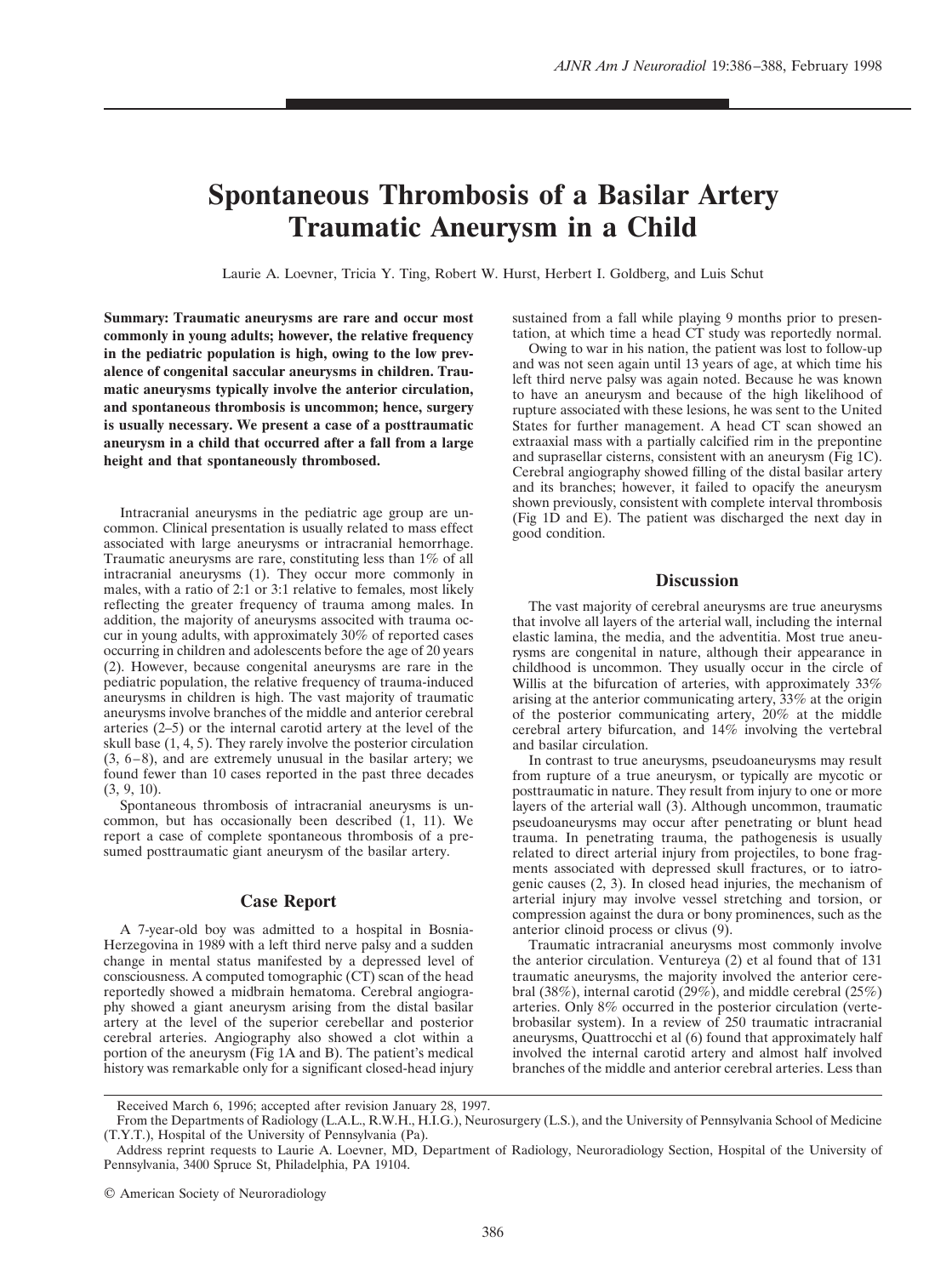

FIG 1. A 7-year-old boy with a left third nerve palsy and a history of head trauma.

*A* and *B*, Lateral and anteroposterior projections from a subtracted angiogram of the left vertebral artery show a giant aneurysm arising from the narrowed distal basilar artery at the level of the superior cerebellar and posterior cerebral arteries. The aneurysm has an irregular contour and projects lateral to and along the course of the parent vessel (basilar artery).

*C*, Axial unenhanced head CT scan shows an extraaxial mass in the prepontine/suprasellar cisterns, at the expected

location of the distal basilar artery. The mass is heterogeneous with course

rim calcification, in particular along the anterior margin. In addition, high attenuation is seen in the posterior portion of the aneurysm, consistent with clot.

*D* and *E*, Anteroposterior and lateral projections from a digital subtraction arteriogram of the left vertebral artery show opacification of the basilar artery with reflux down the right vertebral artery. The aneurysm seen in the initial angiogram is no longer present, consistent with interval spontaneous thrombosis. There is narrowing of the distal basilar artery. A bilateral carotid arteriogram (not shown) showed large posterior communicating arteries, which provided flow to the posterior cerebral arteries.

10% involved the posterior circulation, with involvement of the basilar artery rare, constituting only 2% of all cases.

Catastrophic rupture of pseudoaneurysms occurs in up to 31% of reported cases (4). Clinical presentation is typically related to subarachnoid, intraparenchymal, or intraventricular hemorrhage (1, 4). Aneurysms of the cavernous internal carotid artery may be accompanied by cranial nerve palsies, ophthalmoplegia, or massive epistaxis (12). Neurologic deterioration may occur over the course of hours, or symptoms may be slowly progressive over weeks, months, or even years (2, 13). Many patients, however, present within several weeks after injury  $(2)$ . Because of the high risk of rupture, it is imperative that the clinician have a high index of suspicion and consider the diagnosis in the appropriate clinical setting; for example, a history of head trauma (especially penetrating trauma) with neurologic deterioration, progressive cranial nerve deficits, or recurrent epistaxis (2, 4, 13).

There is controversy over the timing of angiography in patients who are thought to have vascular injuries resulting from trauma. Initial angiograms obtained within 1 or 2 days of trauma may be normal; however, follow-up angiograms obtained weeks to months later may reveal an aneurysm (1). This observation prompted recommendations to delay angiography in order to optimize visualization of aneurysms after brain injury (5). However, a recent prospective study comparing the outcome of posttraumatic patients undergoing early and delayed angiography concluded that it was not safe to postpone angiography in patients who were highly likely to have a vascular injury (14). When angiographic findings in the acute period are normal, a repeat study is necessary, given the frequency of delayed aneurysmal formation.

The high mortality associated with rupture necessitates early, definitive intervention. Pseudoaneurysms generally do not have discrete necks and are often friable so that surgical clipping may not be an option. Trapping, in which clips are placed on the parent vessel both proximal and distal to the aneurysm, followed by aneurysmal excision, is a preferred method of treatment. Interventional radiologic techniques, including placement of Guglielmi detachable coils within aneurysms, or occlusion of the parent vessel with detachable balloons or coils for aneurysms located at the skull base or intracavernous aneurysms, have gained acceptance (12). Re